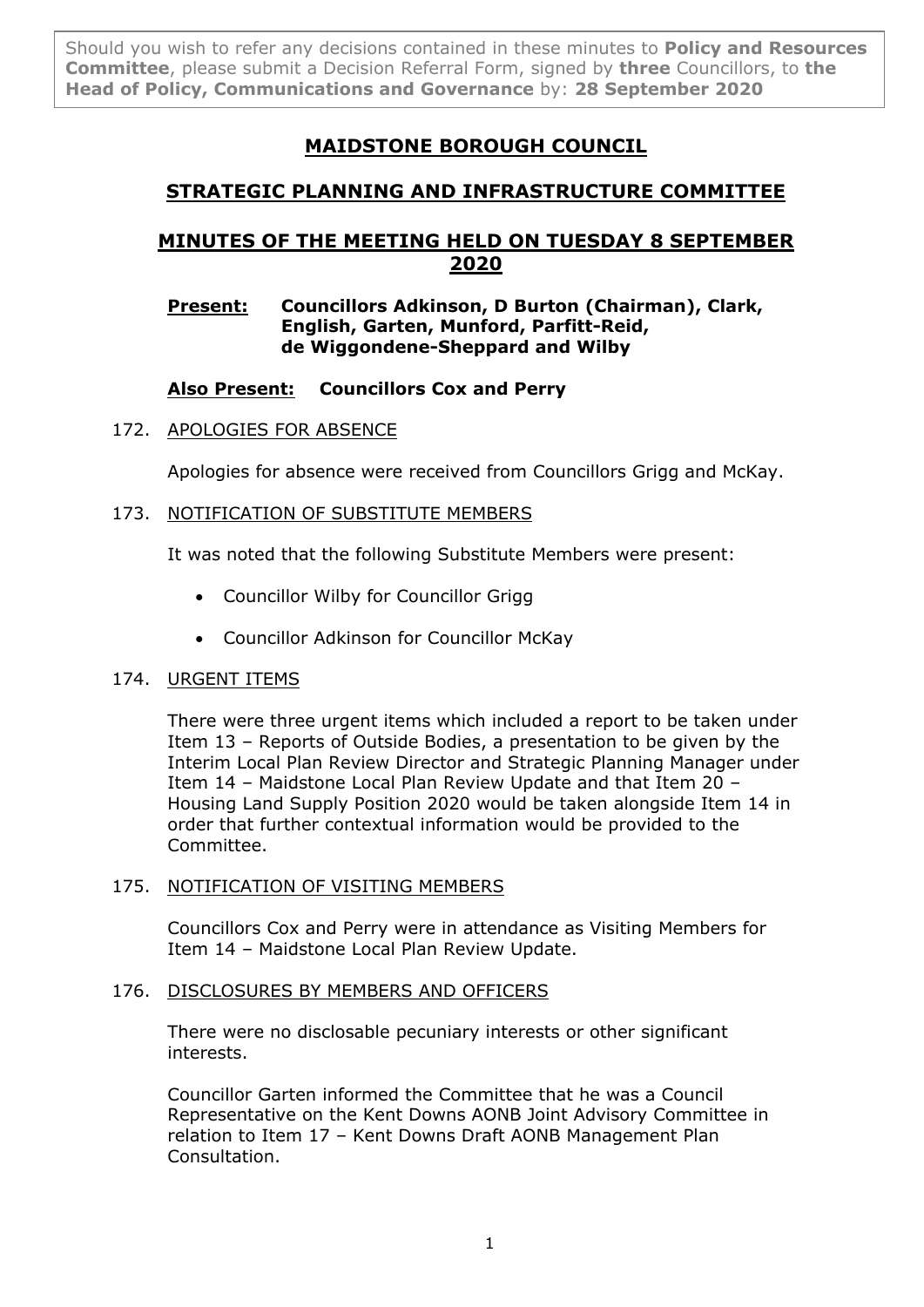Councillor Munford informed the Committee of his position as the Chairman of Boughton Monchelsea Parish Council in relation to Item 16 – Boughton Monchelsea Neighbourhood Plan Regulation 16.

#### 177. DISCLOSURES OF LOBBYING

Councillors D Burton, Clark, Garten and Parfitt-Reid had been lobbied on Item 14 – Maidstone Local Plan Review Update.

Councillor Wilby had been lobbied on Item 14 - Maidstone Local Plan Review Update, Item 15 – Lenham Neighbourhood Plan (Regulation 17A), Item 16 – Boughton Monchelsea Neighbourhood Plan Regulation 16 and Item 19 – Reference from the Biodiversity and Climate Change Working Group – England Tree Strategy Consultation Response.

Councillor Munford had been lobbied on Item 14 – Maidstone Local Plan Review Update, Item 16 – Boughton Monchelsea Neighbourhood Plan, Item 18 – Conservation Areas Work Programme and Item 19 - Reference from the Biodiversity and Climate Change Working Group – England Tree Strategy Consultation Response.

178. EXEMPT ITEMS

**RESOLVED:** That all items be taken in public as proposed.

#### 179. MINUTES OF THE MEETING HELD ON 7 JULY 2020

**RESOLVED:** That the minutes of the meeting held on 7 July 2020 be approved as a correct record and signed at a later date.

180. PRESENTATION OF PETITIONS

There were no petitions.

#### 181. QUESTION AND ANSWER SESSION FOR MEMBERS OF THE PUBLIC

There were five questions from Members of the Public.

#### Question from Mrs Geraldine Brown to the Chairman of the Strategic Planning and Infrastructure Committee

*'On 16th July, the Chief Executive and the Interim Local Plan Review Director met the Ministry of Housing, Communities & Local Government's Head of Planning. We understand that this Maidstone delegation did not receive any assurances about reducing the very large requirement for additional houses in out Borough during the Local Plan Review Period. Is that your understanding?'*

The Chairman responded to the question.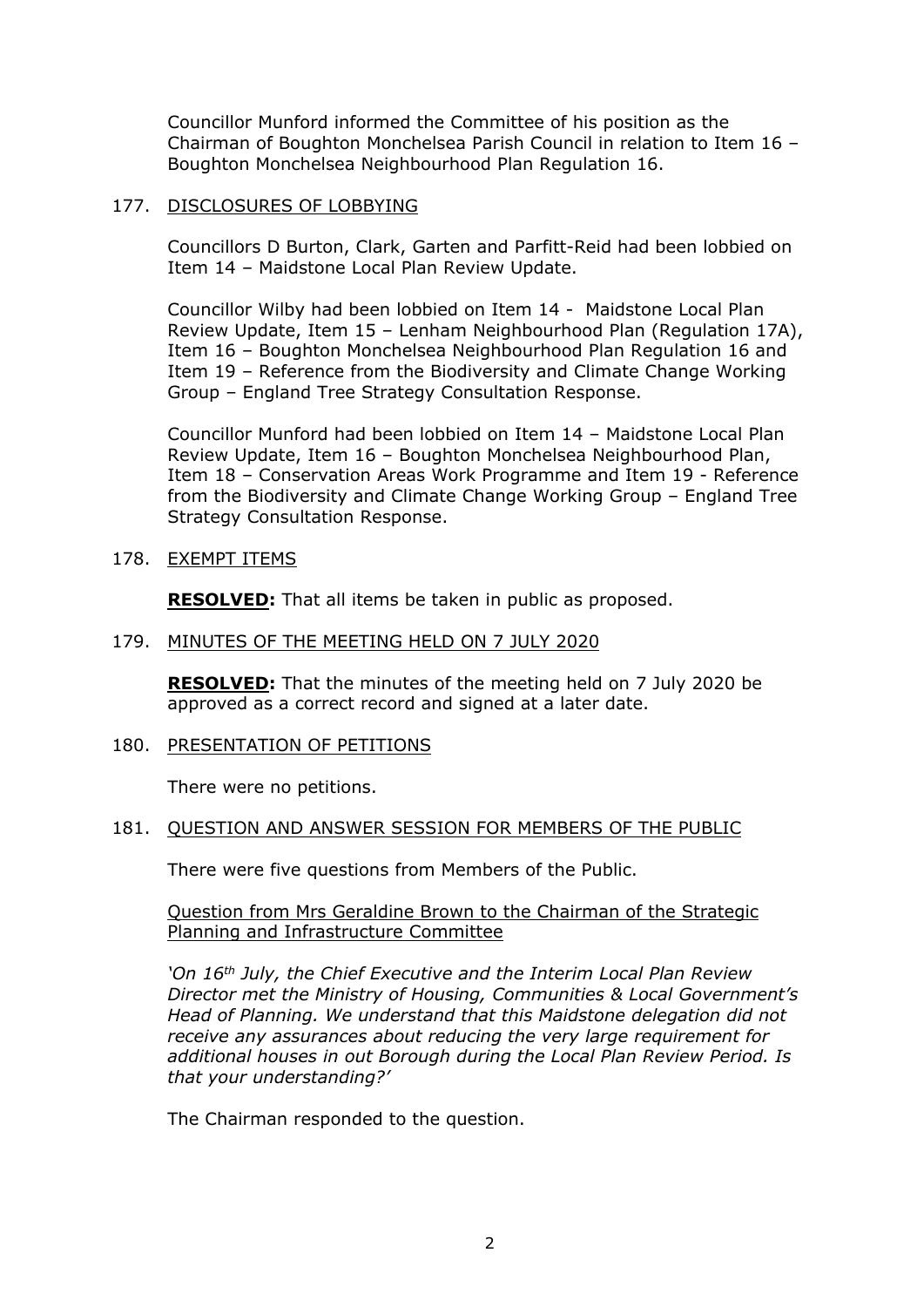Question from Mr Peter Coulling to the Chairman of the Strategic Planning and Infrastructure Committee

*'The Ministry of Housing, Communities & Local Government's proposed revision of methodology to calculate Housing Needs implies, for our borough, a 35%, and across Kent as a whole, a 25% increase in annual Housing Needs, when comparted with current methodology; that is almost 6000 further homes in the period to 2037. Will you require Maidstone's Members and Officers to take the lead in collaborating with other Kent Authorities to put forward an appropriate submission to the Ministry's consultation, presumably strongly objecting to the implications for our Borough?'.*

The Chairman responded to the question.

Mr Coulling asked the following supplementary question:

*'Do you think that it's a pity that your constitution or rules do not allow this Committee to require officers to put in such a consultation submission?'.*

The Chairman responded to the supplementary question.

Question from Mr John Horne to the Chairman of the Strategic Planning and Infrastructure Committee

*'The current Local Development Scheme indicates Regulation 19 consultation in December 2021, with two prior regulation 18 consultations. Word on-the-street is that, in order to expedite the situation, Regulation 18 consultation will be dropped. Is that right?'*

The Chairman responded to the question.

Mr Horne asked the following supplementary question:

*'If Regulation 18 is altogether dispensed with, then surely there's a slight problem because it is generally considered a condition precedent to the submission of the submission to the Secretary of State under section 20 of the Planning and Compulsory Purchase Act. How is that going to be met?'*

The Chairman responded to the supplementary question.

Question from Mr Peter Titchener to the Chairman of the Strategic Planning and Infrastructure Committee

*'The Local Plan Review Update submitted to this meeting fails to indicate a sense of urgency in determining when and how the Local Plan Timeframe might be expedited to adjust the timetable for Regulation 19 to avoid the impact of the Department's proposed change of methodology – the preferred option A would report back to this committee on 22nd September. Are you confident that the Local Plan Review team will give this matter its urgent and can-do attention?'*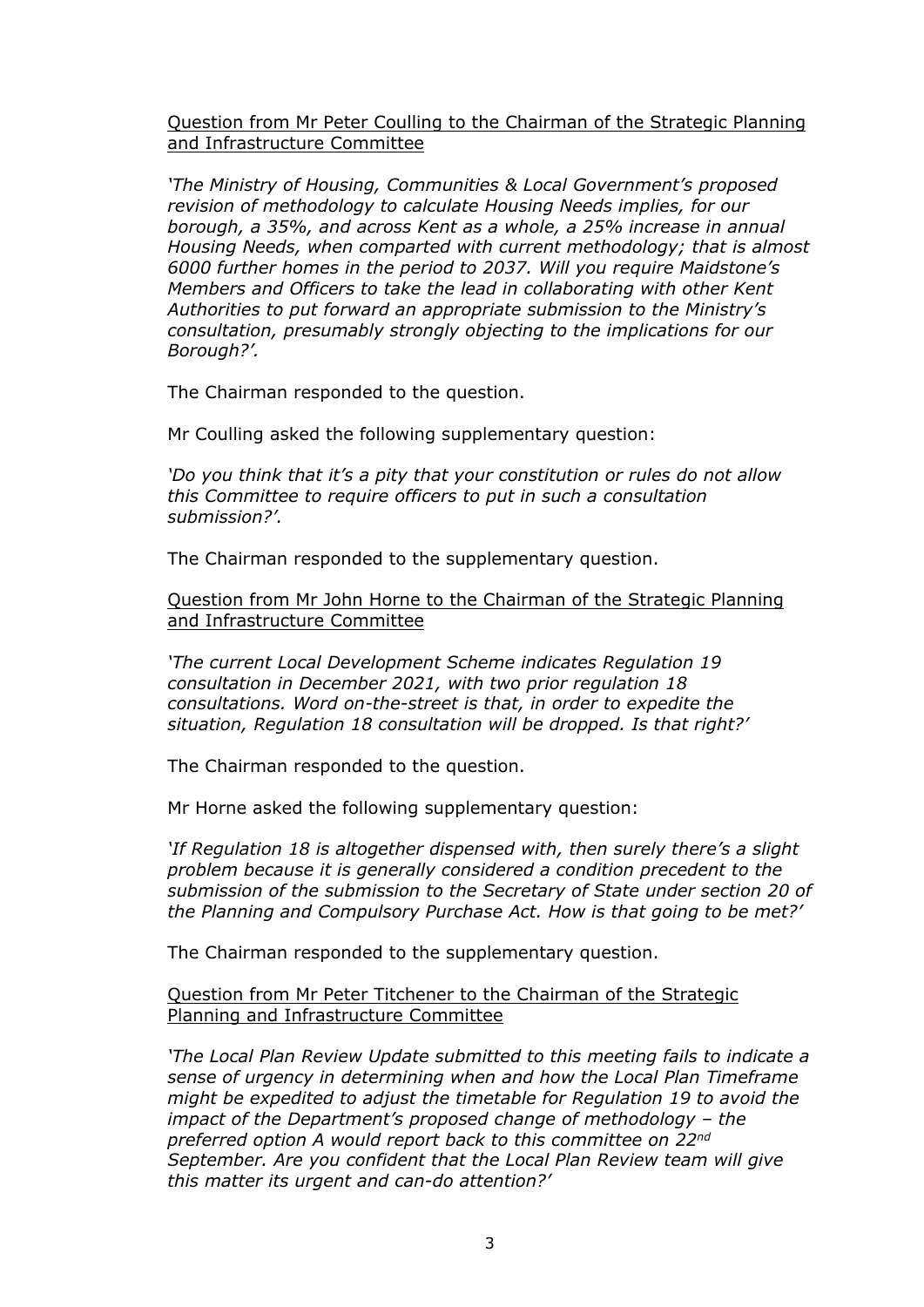The Chairman responded to the question.

Mr Titchener asked the following supplementary question:

*'To maintain your comfort level, you have said that Maidstone needs to act quickly, will you require brief Local Plan Review status reports more frequently than the scheduled meetings of the Committee, especially over the critical next few months, where there's greater uncertainty at the moment as to whether the government's housing need for Maidstone could in fact eventually turn out to be more than double the present level and be 34,000?'*

The Chairman responded to the supplementary question.

Question from Mr John Hughes to the Chairman of the Strategic Planning and Infrastructure Committee

*'Given that the Borough faces high or now even higher rates of housing growth, and experiences longstanding and significantly worsening transport problems, what is the current strategic thinking by the Local Planning and Highway Authorities to rapidly put in place an effective transport strategy to deal with the high levels of growth, catch-up with 30 years of under-provision and reduce congestion, air pollution and carbon emissions?'*

The Chairman responded to the question.

Mr Hughes asked the following supplementary question:

*'Isn't the integrated transport study, which you referred to in your last Local Plan Review update, at a very early stage and doesn't this need to progress, particularly in the current context, much more quickly?'*

The Chairman responded to the supplementary question.

The full responses were recorded on the webcast and were made available to view on the Maidstone Borough Council.

To access the webcast recording, please use the below link: [https://www.youtube.com/watch?v=nI1muW\\_65Oc](https://www.youtube.com/watch?v=nI1muW_65Oc)

# 182. QUESTIONS FROM MEMBERS TO THE CHAIRMAN

There were no questions from Members to the Chairman.

#### 183. COMMITTEE WORK PROGRAMME

The additional 22 September 2020 meeting date was noted, with confirmation provided that an adjourned meeting date of 23 September 2020 had been scheduled by Officers.

**RESOLVED:** That the Committee Work Programme be noted.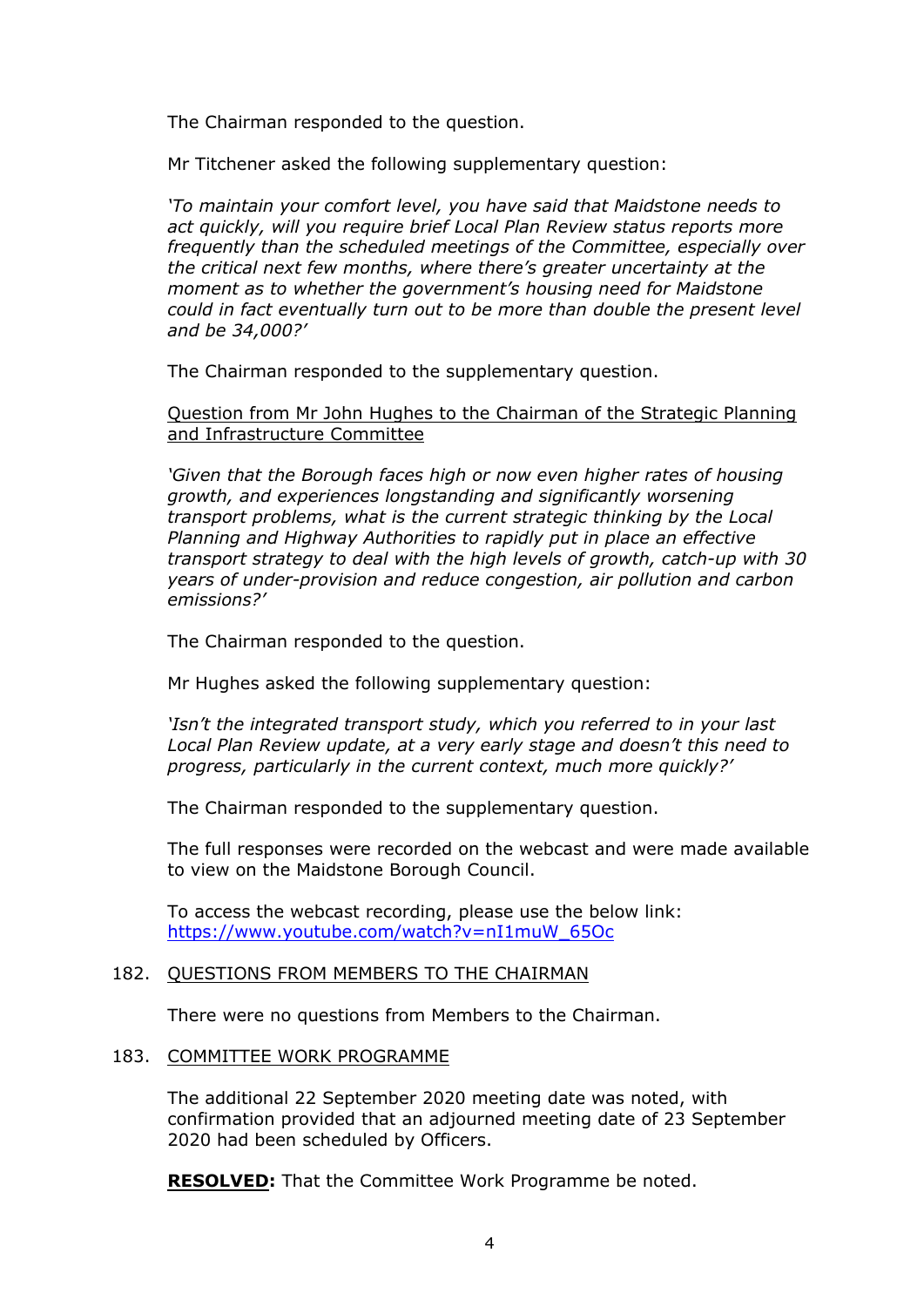### 184. REPORTS OF OUTSIDE BODIES

Councillor Garten presented his report as the Council's representative on the Kent Downs AONB Joint Advisory Committee.

**RESOLVED:** That the Reports of Outside Bodies be noted.

## 185. MAIDSTONE LOCAL PLAN REVIEW UPDATE AND THE HOUSING LAND SUPPLY POSITION 2020

The Principal Planning Officer introduced the report that outlined the proposed changes to the Planning system, which included a change to the standard methodology that was used to calculate the minimum housing requirement that any Local Plan must make provision for. This was a nationally set formula, with the proposals in the process of a public consultation process.

The Interim Local Review Director and Strategic Planning Manager provided an urgent update through a presentation to the Committee. Both officers emphasised that none of the options presented were without risks and would be subject to change dependent on the publication date of the new standard methodology.

The Strategic Planning Manager explained that two interim measures had been proposed by the government that would allow a Local Authority to maintain their existing housing figures; that the Regulation 19 Draft Local Plan Review (LPR) consultation commenced within three months of the standard methodology's implementation and that the submission of the Local Plan commenced within nine months of its implementation. The standard methodology would be implemented at an unknown point between 30 November 2020 and 30 April 2021 and the Strategic Planning Manager explained the timescale for the interim measures based on each month.

The current Local Development Scheme timescale was outlined, whereby the Regulation 18b(i) consultation on the spatial preferred approaches would occur in October 2020, the Regulation 18b(ii) consultation on the non-spatial approaches would occur in February 2021 and the Regulation 19 consultation would occur in December 2021. The plan would be examined between June and July 2022 and adopted in October 2022. It was noted that resources had recently been directed to understanding and responding to the proposed government planning reforms, with the October 2022 adoption date likely to be delayed as a result. Four options were then outlined with specific reference to the projected timescales of each option.

Option One – To continue with the current work schedule and adapt to the potential 1,569 per annum figure. The significance of the increased figure on the current evidence base and potential spatial strategy, would mean that a new Regulation 18 consultation would likely be required. This would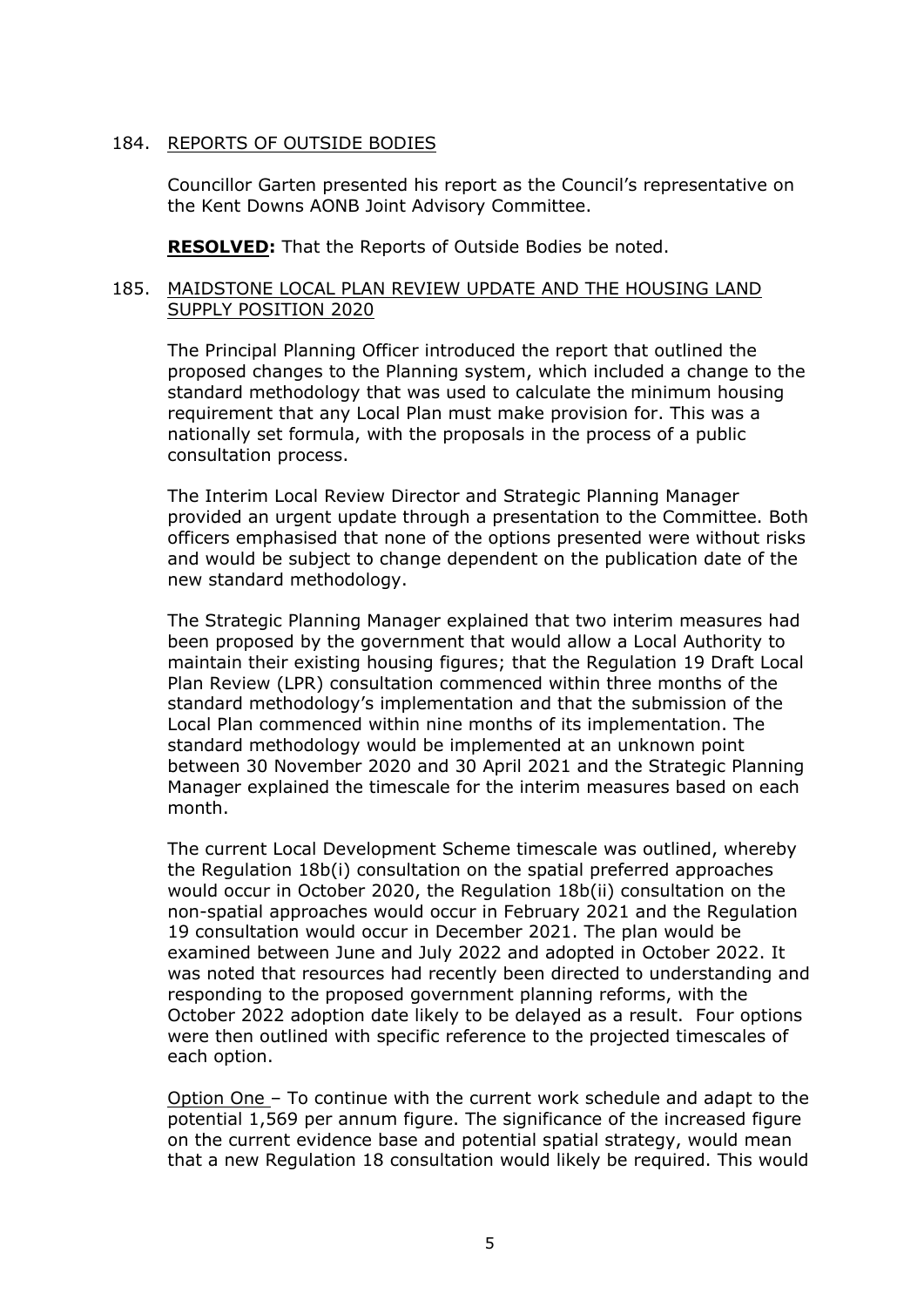take place in December 2021, with the necessary stages completed for the adoption of the plan in October 2023.

Option Two – A Slim-lined and consolidated version of the Regulation 18b consultation which would occur in December 2020, with an early Regulation 19 consultation to take place in June 2021. If the standard methodology was not released until March 2021, this option would allow the Council to respond to the proposed interim arrangements. The necessary stages would be completed for adoption of the plan in October 2022.

Option Three – That an early Regulation 19 consultation is undertaken in June 2021, with the necessary stages completed for adoption of the plan in October 2022. This would allow for further evidence collection, as the Regulation 18b consultation on the preferred approaches would not occur.

Option Four – That an earlier Regulation 19 consultation process is undertaken with two different timelines outlined:

- If the consultation began in February 2021, adoption would occur in August 2022. If the updated standard methodology was released between November – December 2020, the Council would be able to meet the interim arrangements.
- If the consultation began in May 2021, adoption would occur in August 2022. This would allow the Council to meet the interim arrangements if the updated standard methodology was released in January 2021. In this scenario, the pre-election restricted publicity period would have been considered.

The Committee were informed that the new standard methodology would likely result in a 5,325 unit increase between 2022-2037, based on an assumed increased figure of 1,569 from the current 1,214 annual figure used in the LPR. This figure was not definitive. The minimum housing figure that the Council had to fulfil was 883 per annum, with the projected increase amounting to 11,115 additional units over the period. If the figure was enforced, it was possible that a new Call for Sites process would have to be conducted and the revised Local Plan would have to be reconfigured.

The types of risk associated with the proposals included legal risk, financial and resource-based risk, meeting the tests of soundness, risks associated with the proposed timelines and political risks.

The legal risks concerned that proper evidence would need to be collated as part of the consultation process, otherwise upon consideration by the Inspector the plan may not be sound. The Council would be at risk of judicial review upon submission of the plan if the legal conditions had not been fulfilled. This included that a Sustainability Appraisal and Strategic Environmental Assessment must be performed.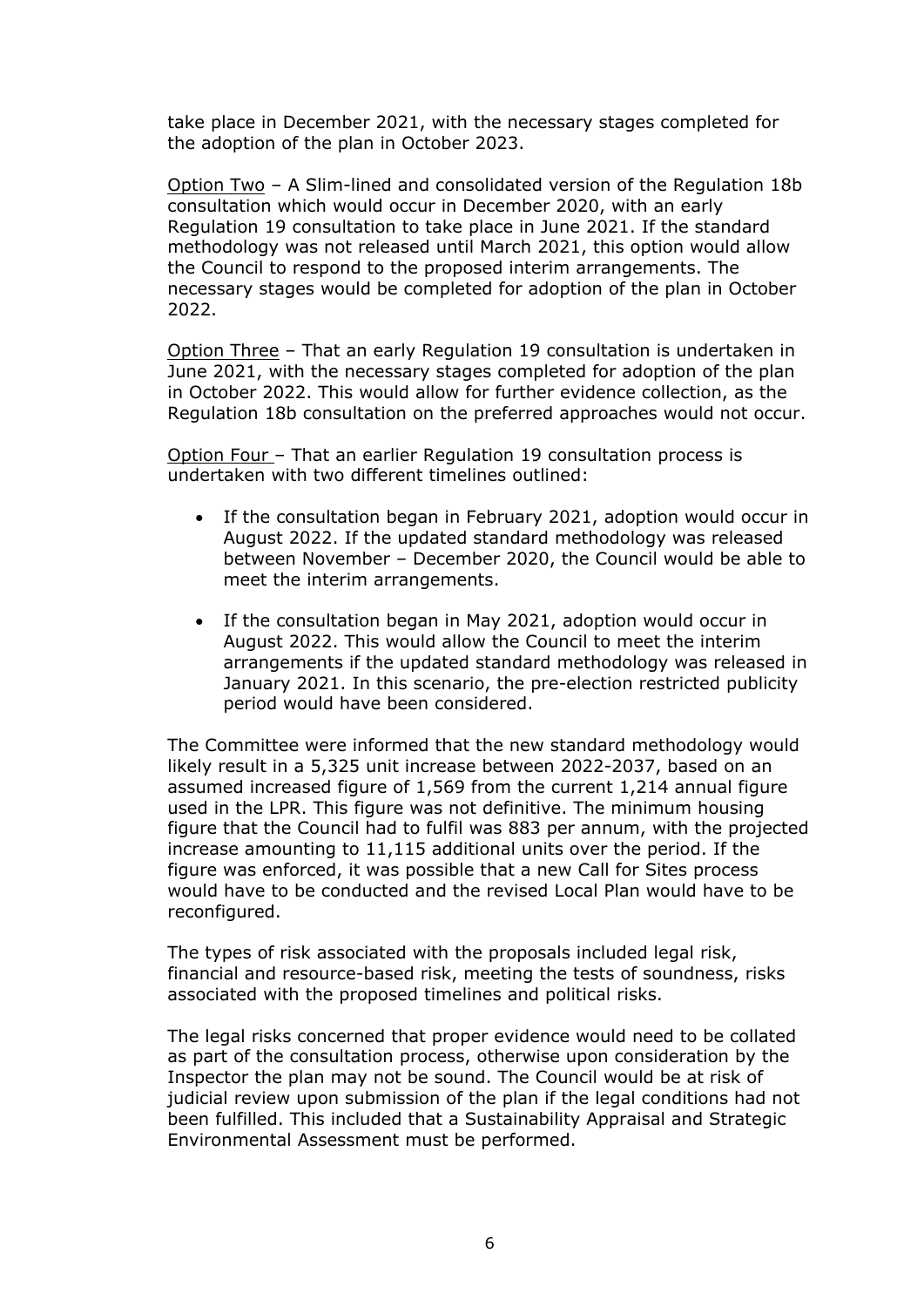The finance and resource-based risk included that if the timeframe for conducting the LPR was compressed then the internal and external resources required would not produce work of sufficient quality. It was noted that a sector-wide increase in demand could be caused as Local Authorities across England would be facing equal considerations.

Within the National Planning Policy Framework (NPPF) there were four tests of soundness that must be complied with; positively prepared, justified, effective, consistent with National Policy. Any deviation from compliance would be considered through public challenge during the examination process or through consideration by the Inspector at submission.

A summary table of the Local Plan Review tasks was presented, with the timescales of completion shown against three stages; the pre-writing of policies which took place through evidence collection, policy drafting and post-policy drafting. The Committee were reminded that the 1569 consultation figure and interim arrangements proposed were not definitive and that if the updated standard methodology was released in early 2021, any actions taken would need to be considered alongside the pre-election restricted publicity period.

Political risk was associated with all of the options presented and included failure to agree a spatial strategy by Autumn 2020 for the Regulation 19 consultation to take place in June 2021, failure to agree the required change in the Statement of Community Involvement (SCI), to allow a streamlined Regulation 18b consultation and a change in elected Members from the May 2021 elections. The reputational risk to the Council if the increasing housing target had to be accepted was highlighted.

The Strategic Planning Manager then highlighted the risks by category; early, 2021 and 2022/23.

The four options presented were again summarised with the risks pertinent to each scenario further emphasised to the Committee. Option One had the lowest risk but was not without risk, as there could be a period of a year whereby the Council would not have a Local Plan. Option Two would allow for the 1,214 figure to be maintained, however the 1,569 figure was more likely than in option three. Option Three was associated with the risk of failing to meet the tests of soundness, but the 1,214 would be achievable if the new standard methodology was released before March 2021 and failure throughout the process was avoided. Option Four was at high risk of failing to meet the test of soundness.

The Principal Planning Officer introduced the Housing Land Supply Position 2020 report. The Council had recorded 1304 completed dwellings between 1 April 2019 – 31 March 2020, with the full list shown in Appendix 1 of the report. The Council was obligated to report the number of completions as a percentage against the three-year housing delivery requirement to the Ministry of Housing, Communities and Local Government (MHCLG). This year's performance totalled 141% which would be confirmed by the MHCLG in November 2020 and acted to provide protection against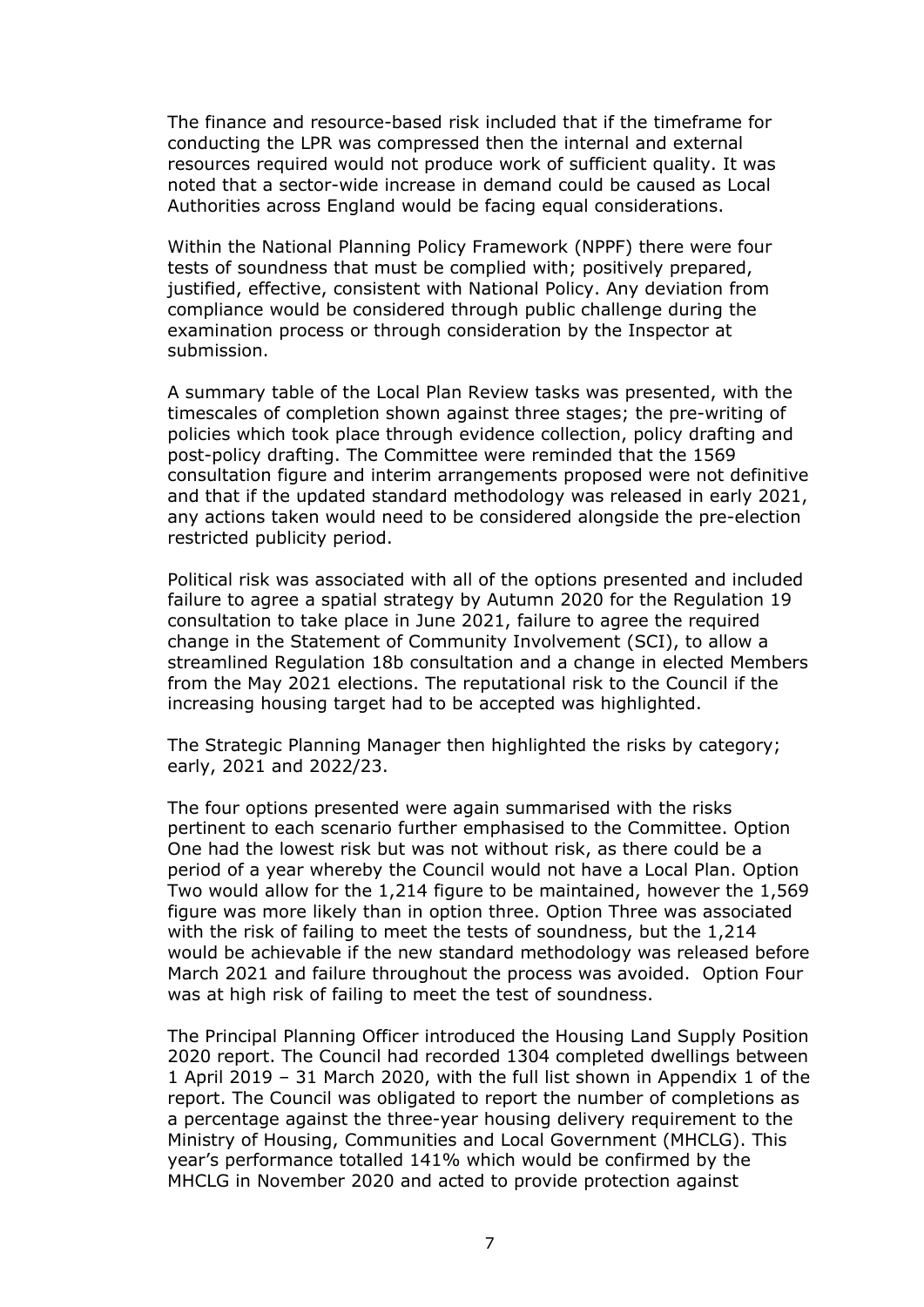government penalties associated with under-delivery and planning by appeal.

It was noted that each year the Council must identify specific deliverable sites to provide a minimum of five-years' worth of housing against the requirement as set out in the Local Plan. This figure may alter each year dependant on the level of undersupply and buffers applicable. This year's 5-year supply is 4814 units that included a shortfall of 170 units and a 5% buffer of 229 units, which was shown in Table 1.2 of the report. The sites identified provided for 6.1 years of supply, with all sites shown in Appendix 2 of the report.

Due to the Coronavirus pandemic and Brexit negotiations, delivery rates over the next 5-years had been reduced by 20%. The Council had maintained a strong position with regard to Housing Land Supply due to the adopted Local Plan.

The Head of Planning and Development highlighted that the 5-year housing delivery supply test may be removed as part of the governments 'Planning for the Future' White Paper, whilst the 3-year test would remain. The Strategic Planning Manager confirmed that if a new Local Plan was adopted, the new housing figure would be included each year within the 3-year test until the previous figure was absent from the calculations.

The options outlined were discussed at length. The importance of a robust evidence base was mentioned throughout, with the Head of Planning and Development having noted that the Inspector would undertake a rigorous analysis on the plan submitted which included the evidence base. Several Members expressed their preference to move straight to Regulation 19, in order that if the updated standard methodology was implemented earlier than expected, the Council would be able to maintain the 1,214 annual housing figure. However, it was felt that option two would enable a higher standard of evidence base than options three and four.

The Interim Local Plan Review Director confirmed that if the higher figure, which resulted from the updated standard methodology was implemented, that the Regulation 18b processes would have to be repeated.

#### **RESOLVED**: That

- 1. The information provided within the Housing Land Supply Position 2020 report be noted;
- 2. Officers be instructed to revise the Council's current Local Development Scheme (LDS) in a manner which achieves a Preferred Approaches Consultation (Under Regulation 18b) and a Publication Draft Regulation 19 Consultation on its current Local Plan Review by no later than June 2021 with the revised LDS to be brought to the meeting on the 22 September 2020 for consideration by the Committee;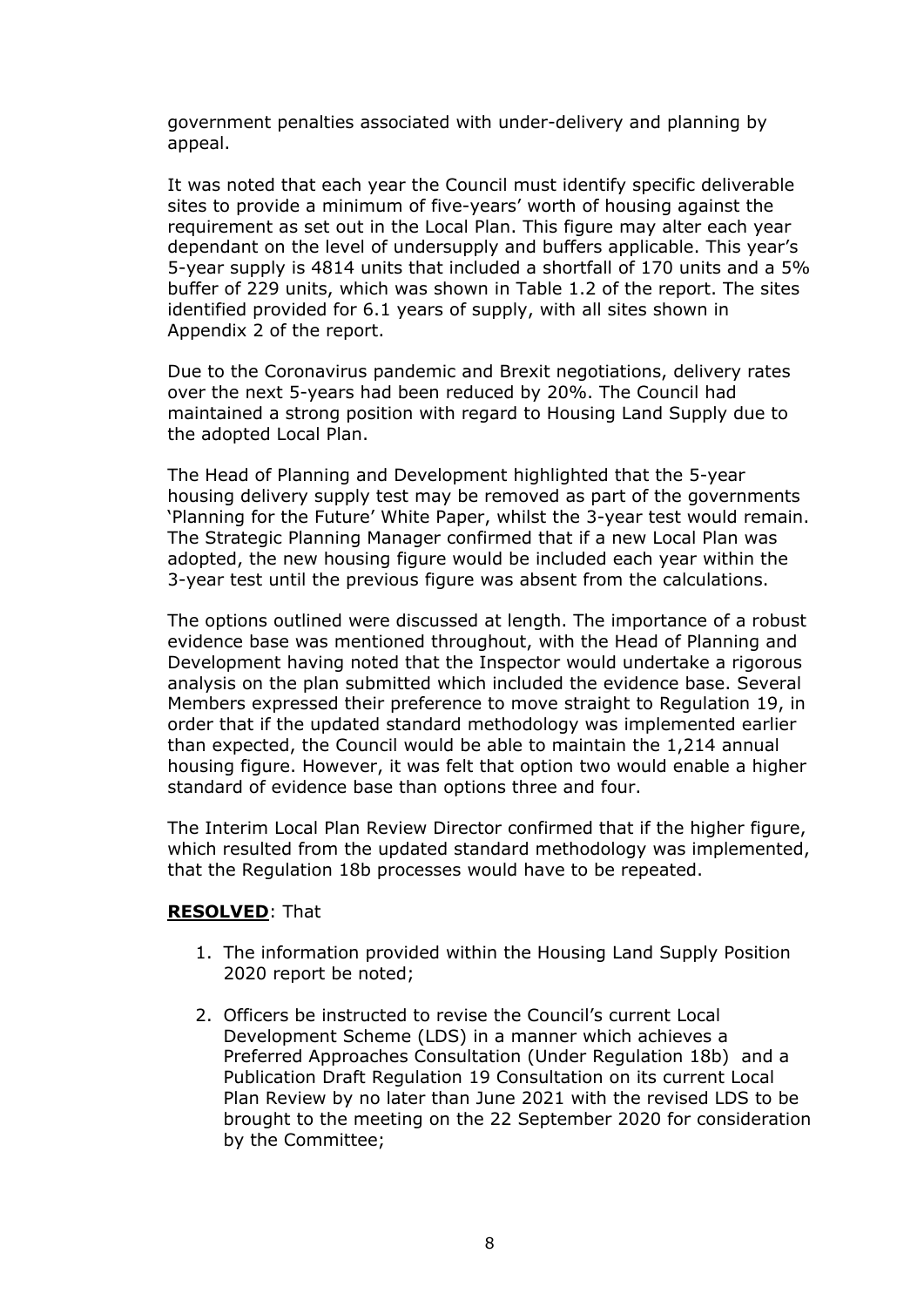- 3. In order to facilitate the Preferred Approaches Consultation(Under Regulation 18b), a revised Statement of Community Involvement be brought for consideration by the Committee, alongside the revised LDS with a reduced timescale for public consultation to enable the June 2021 timescale to be met; and
- 4. Officers be instructed to bring the consultation responses to current Government consultation around both the proposed changes to the planning system and the 'Planning For The Future' White Paper on behalf of the Council for consideration at the meeting of this Committee on 22 September 2020 for consideration.

Councillor Garten requested that his dissent with the resolution be noted.

# 186. LENHAM NEIGHBOURHOOD PLAN (REGULATION 17A)

The Planning Policy Officer introduced the report and informed the Committee of a typographical error, whereby recommendation two referred to point 1.8, rather than point 2.8 of the report. A minor modification to the plan, through the addition of an addendum was recommended to the Committee, as a result of a Natural England Advice Note published in July 2020. The proposed addendum was shown in point 2.8 of the report.

The Planning Policy Officer highlighted that a post-examination neighbourhood plan would hold significant material consideration, significant weight would follow a decision to proceed to referendum, with full weight given following a successful referendum. In line with government guidance, no referendums would take place until 6 May 2020.

# **RESOLVED**: That

- 1. The modifications to the Lenham Neighbourhood Development Plan as set out in the examiner's report be agreed;
- 2. The minor amendments agreed with Lenham Parish Council, as set out in paragraph 2.8 of the report, be agreed; and
- 3. The Lenham Neighbourhood Development Plan proceed to local referendum be agreed.

#### 187. BOUGHTON MONCHELSEA NEIGHBOURHOOD PLAN REGULATION 16

The Strategic Planning Manager introduced the report and highlighted that Boughton Monchelsea had been designated as a neighbourhood area since 29 October 2012. A six-week public consultation on the pre-submission neighbourhood plan had occurred in the Spring of 2019, with an additional six-week consultation on the submission plan ongoing. The Council were responsible for facilitating the public consultation process and had also submitted a representation to the consultation. This was shown in Appendix 1 to the report. The neighbourhood plan would be considered by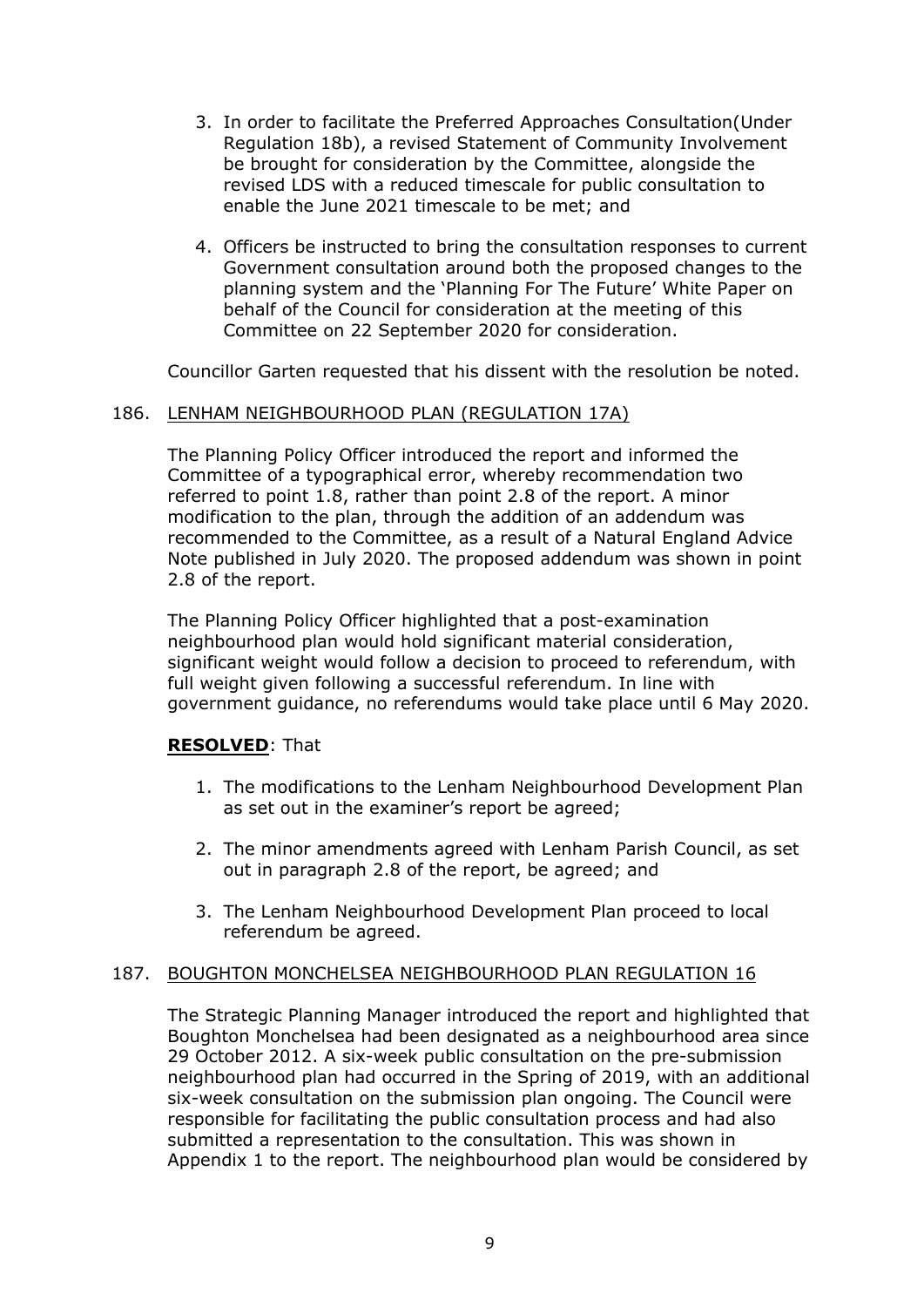an independent examiner, against the legislative conditions, as shown in point 2.7 of the report.

The Strategic Planning Manager informed the Committee that the Council had provided advice to Boughton Monchelsea Parish Council on several occasions. Several minor amendments and one substantive amendment, with regard to affordable housing, had been suggested.

# **RESOLVED**: That

- 1. The Boughton Monchelsea Neighbourhood Plan, subject to the resolution of matters raised in the Council's representation (shown in Appendix 1 to the report), be agreed; and
- 2. The Council's representation in response to the Regulation 16 consultation on the Boughton Monchelsea Neighbourhood Plan, attached (shown in Appendix 1 to the report) be agreed.

#### 188. KENT DOWNS DRAFT AONB MANAGEMENT PLAN CONSULTATION

The Heritage, Landscape and Design Team Leader introduced the report and informed the Committee of the Council's duty to act jointly in the preparation, review and adoption of the management plan. It was noted that the consultation deadline had been extended to enable the Council to submit a full response and that all Local Authority's had to adopt the same plan.

The Committee were informed that the final management plan would be produced by November 2020 and adopted by March 2021. The draft management plan had been considered acceptable in principle, with minor amendments shown in Appendix 1 to the report. This included the possible relegation in the plan, importance of communities that live and work within Areas of Outstanding Natural Beauty (AONB), the balance needed between the enhancement of an AONB and the economic and social wellbeing of communities.

During the debate, the Committee discussed the amendments to the consultation response as shown in Appendix 1 to the report. In response to questions, the Heritage, Landscape and Design Team Leader confirmed that there was still an opportunity to extend the Kent Downs AONB, through the addition of the Greensand Ridge as an AONB. A comment would be included within the Council's consultation response to reflect the continued commitment to the action.

#### **RESOLVED**: That

- 1. The Kent Downs AONB Management Plan 2020-2025, be generally supported, subject to the resolution of the matters raised in the Council's consultation response attached at Appendix 1; and
- 2. The Council's consultation response on the draft Kent Downs AONB Management Plan, subject to the further amendment based upon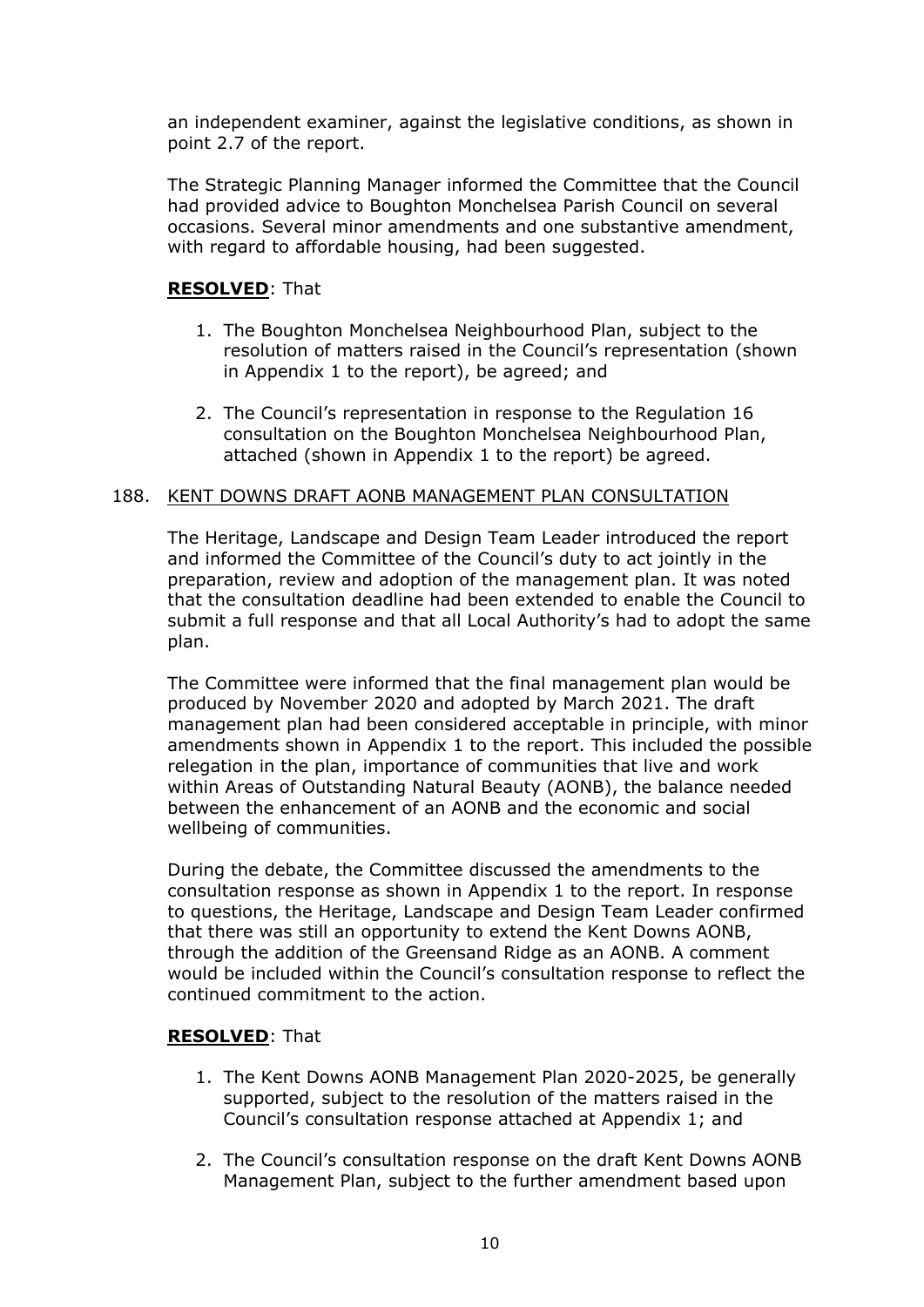the Committee's comments and specifically the removal of Clauses 13a and 58a, attached at Appendix 1, be agreed.

# 189. CONSERVATION AREAS WORK PROGRAMME UPDATE

The Principal Conservation Officer introduced the report which highlighted the work that had been completed and noted that the Conservation Areas Work Programme was agreed by the Committee in September 2019. This included the Boughton Monchelsea Conservation Areas boundaries, draft appraisal and management plan reports for Maidstone Centre, Maidstone Ashford Road, Maidstone Chillington House and Sutton Valence Conservation Areas.

The Principal Conversation Officer referenced the Business Rates Retention Scheme that had provided the necessary resources to complete the work undertaken. The funding would cease in March 2021, after which the work programme would be reviewed. The draft reports would be subject to a 10-week consultation process, to be adopted under delegated powers in December 2020.

The Committee felt that alternative methods of funding to enable the work undertaken to continue should be assessed. Specific reference was made to the importance of Conservation Areas in Planning matters and in aiding Parish Councils. It was requested that an item be added to the Committee Work Programme, in order that a report to examine alternative funding opportunities could be presented to the Committee.

**RESOLVED**: That the contents of the report be noted.

# 190. REFERENCE FROM THE BIODIVERSITY AND CLIMATE CHANGE WORKING GROUP - ENGLAND TREE STRATEGY CONSULTATION RESPONSE

The Democratic and Electoral Services Manager introduced the Reference that had been drafted by the Council's Biodiversity and Climate Change Working Group in response to the ongoing consultation on the England Tree Strategy. The response was likely to carry more weight upon submission if supported by the Committee and was shown in Appendix 1 to the report.

The Committee were informed that the Reference had been presented to the Communities, Housing and Environment Committee on 25 August 2020, whereby an additional point had been included in the submission that concerned Planning enforcement powers to protect existing woodland and that legal loopholes be closed.

**RESOLVED**: That the Consultation response to the England Tree Strategy Consultation as shown at Appendix 1 to the report, with the additional point as raised by the Communities, Housing and Environment Committee, be agreed.

#### 191. DURATION OF MEETING